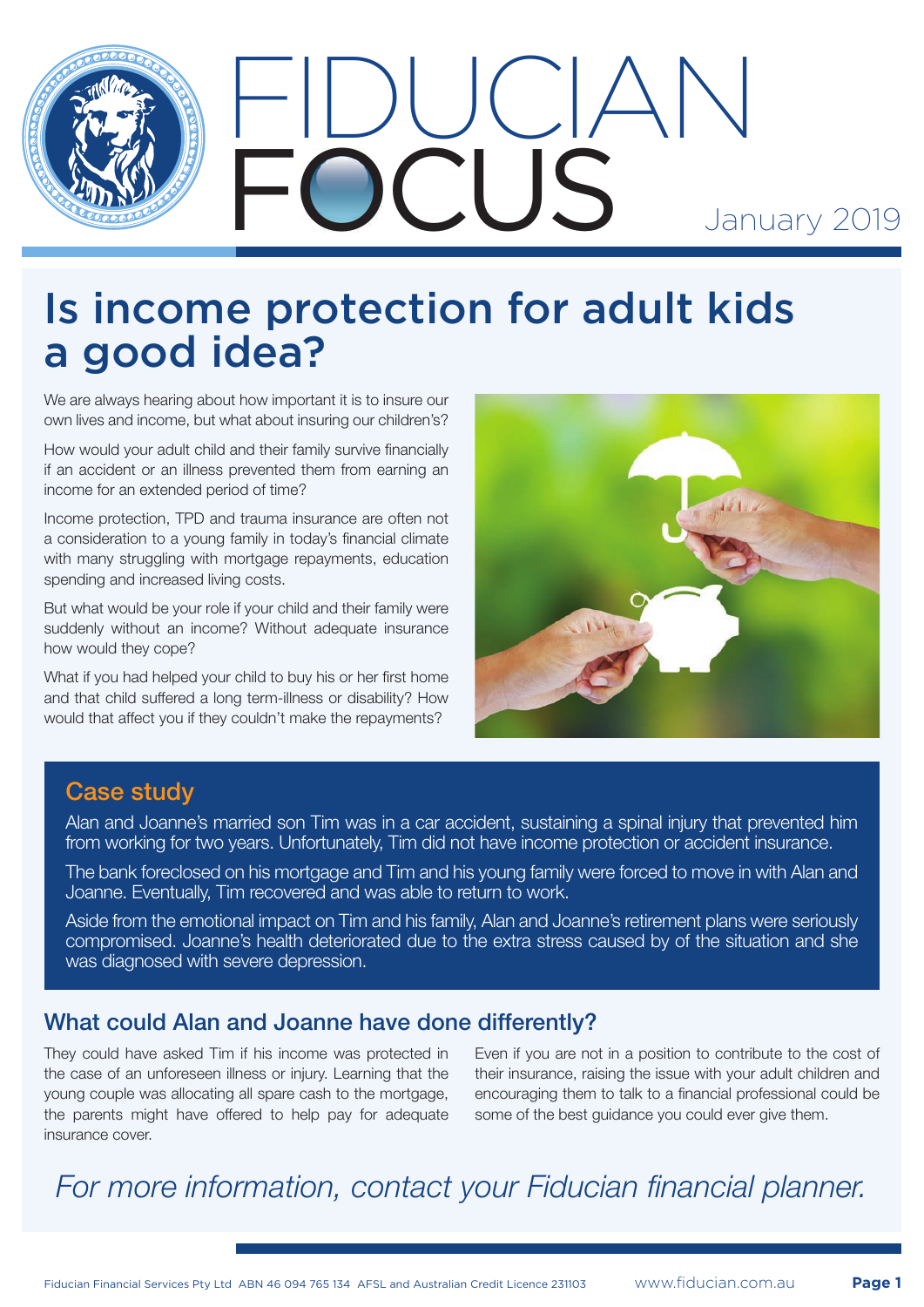# Home care packages – How they work

By: Jacqui Irwin CFP®, CA

Financial Planner - Fiducian Financial Services, Sydney



As we age, we often need help at home. It is hard to live independently without help from a spouse or family member.

Most people would rather receive the care they need in their own home than have to move into an aged care facility. The government is also keen for you to remain in your own home, and provides subsidised home care packages, which could allow you to do so and also to reduce the burden on your spouse and family.

Hint: If you think you may need home care in the next year or so apply for an ACAT as soon as possible. There are currently over 110,000 people on the waiting list for a home care package, with the higher level packages having a wait time of up to 2 years.

### How do you access a home care package?

Before you can apply for a subsidised home care package, you need to be approved by an Aged Care Assessment Team (ACAT). You can make an appointment by ringing My Aged Care on 1800 200 422. An assessor will come to your home and interview you to determine if you are eligible for a home care package, and which package level best meets your care needs.

Once approved you will receive a letter giving details of the package you have been assigned and also a unique package referral code that you will need to give to the home care provider.

You can then find a home care provider in your area either by searching on the My Aged Care website by location (www.myagedcare.gov.au) or ringing the My Aged Care Team on the above number.

Hint: Before you sign an agreement make sure you look closely at the administration, case management and exit charges. We have seen incidences where providers are charging up to \$80 an hour for administration. Remember the more you pay in administration fees the less you have to spend on actual care.

#### What can your package be used for?

- **Personal care –** showering, dressing, feeding etc.;
- **Domestic assistance cleaning, gardening etc.;**
- **Meal preparation –** including special diets;
- **Shopping and transport –** to medical appointments, social activities;
- Home maintenance including alterations for personal safety;
- Nursing & clinical including speech therapy, podiatry, hearing & vision services;
- Aids including mobility equipment;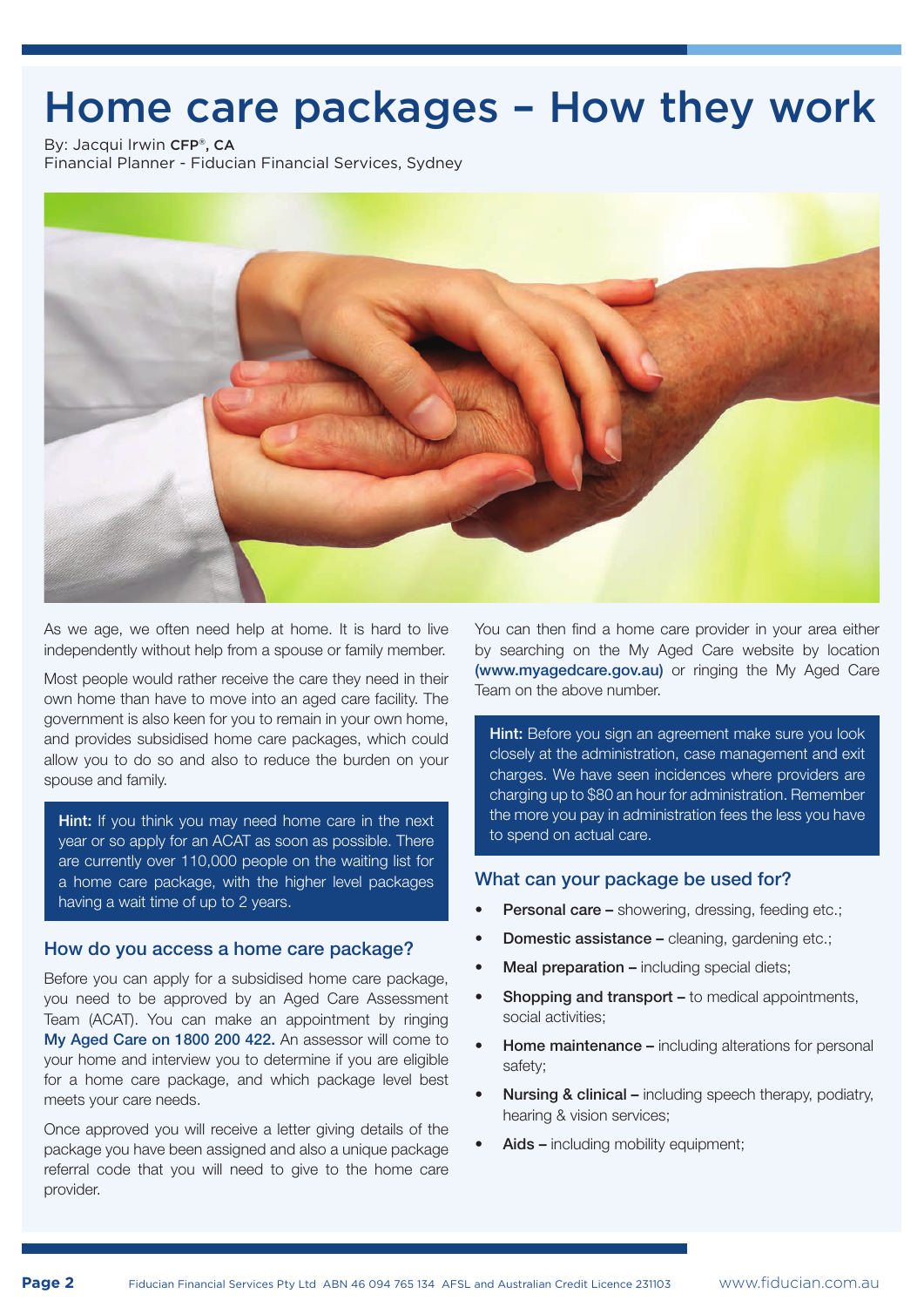## What does care cost?

The fees for home care, that you will pay the home care provider, are in two components:

- A basic fee paid by all care recipients (currently \$10.43) per day);
- An income-tested fee paid by care recipients whose income exceeds an income threshold;

The income threshold for the income tested fee is currently \$26,985.40 p.a. for a single person and \$41,844.40 p.a. for a couple.

The income tested fee is capped, with the annual cap currently of \$10,892.89 or \$29.92 per day.

The home care provider will also receive a subsidy from the government which varies depending on the level of care.

# The fees applicable from 20 September 2018 are shown in the table below:

| <b>Package Level</b>   | No. of hours per<br>week of care | Basic fee paid by<br>you | Subsidy paid by<br>the government | <b>Total Value of the</b><br>package |
|------------------------|----------------------------------|--------------------------|-----------------------------------|--------------------------------------|
|                        | (on average)                     | (per day)                | (per day)                         | (per annum)                          |
| Level 1 - basic        | 2 hours                          | \$10.43                  | \$22.66                           | \$12,077.85                          |
| Level 2 - low level    | 3 to 4 hours                     | \$10.43                  | \$41.22                           | \$18,852.25                          |
| Level 3 - intermediate | 7 to 9 hours                     | \$10.43                  | \$90.62                           | \$36,883.25                          |
| Level 4 - high care    | 10 to 13 hours                   | \$10.43                  | \$137.77                          | \$54,093.00                          |

**Example** Joan lives at home with her husband and has been approved for a home-care package. They are fully selffunded retirees and do not qualify for any age pension. Together they have \$80,000 a year of assessable income.

On her share of the income (\$40,000) it is estimated that Joan will be asked to pay:

- **Basic fee**  $$3,806$  **per year or**  $$10.43$  **per day, plus**
- **Care fee**  $$5,540$  **per year or**  $$15.22$  **a day.**

Note: Each member of a couple (where both living at home) can have assessable income up to \$20,922.20 before an income-tested care fee is payable.

Hint: You can find a home care fee estimator at: https://www.myagedcare.gov.au/fee-estimator/home-care/form

### Reducing home care fees

When calculating the fees, assessable income includes payments received from Centrelink as well as assessable income from assets and investments using Centrelink income test rules. Cash, term deposits and shares will be assessed under deeming rules.

If you are able to structure your investments in a way that reduces assessable income this may reduce the fees you will be asked to pay.

### Getting advice

Before making any changes to investments it is very important to seek financial advice. Your financial adviser can help you with strategies to reduce fees and will also consider implications for cash flow, Centrelink, concession cards, aged care fees, taxation and estate planning before helping you make a decision.